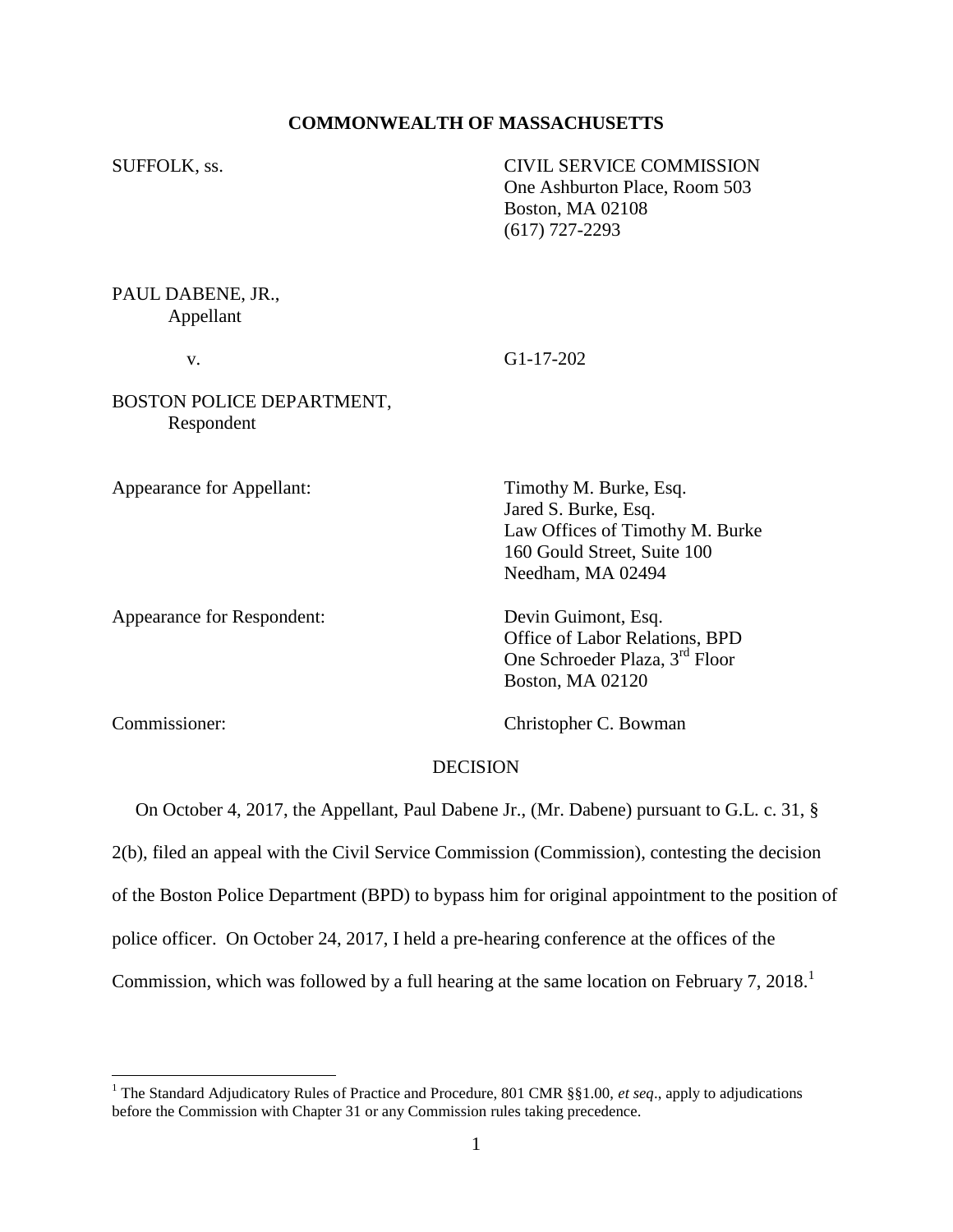The full hearing was digitally recorded and both parties received a CD of the proceeding.<sup>2</sup> On March 16, 2018, the parties submitted post-hearing briefs in the form of proposed decisions.

## **FINDINGS OF FACT**

 Twenty-seven (27) Exhibits (Respondent Exhibits 1-12 and Appellant Exhibits 1-15) were entered into evidence at the hearing<sup>3</sup> and two (2) documents (Post-Hearing Exhibits 1 & 2) were submitted by the BPD after the hearing at my request. Based on the documents submitted and the testimony of the following witnesses:

### *For the Boston Police Department:*

- Rafael Antunez, Detective, BPD;
- Nancy Driscoll, Director of Human Resources, BPD

#### *For Mr. Dabene:*

Paul Dabene Jr., Appellant;

and taking administrative notice of all matters filed in the case and pertinent statutes, regulations, case law and policies, and reasonable inferences therefrom, a preponderance of the evidence establishes the following findings of fact:

- 1. Mr. Dabene is twenty-five (25) year old and has lived in the North End of Boston for eight (8) years. (Testimony of Appellant)
- 2. In 2010, Mr. Dabene graduated from Weymouth High School. While in junior high school, he completed a Spanish Honors Class. In his freshman year of high school, Mr. Dabene completed a Spanish II Honors Class and received a "B". In his sophomore year, Mr. Dabene completed a Spanish III Honors class and received a "B". In his junior year, Mr.

<sup>&</sup>lt;sup>2</sup> If there is a judicial appeal of this decision, the plaintiff in the judicial appeal would be obligated to supply the court with a transcript of this hearing to the extent that he/she wishes to challenge the decision as unsupported by the substantial evidence, arbitrary and capricious, or an abuse of discretion. If such an appeal is filed, this CD should be used to transcribe the hearing.

 $3$  Approximately twelve of the exhibits submitted are duplicates, with both parties submitting the same document.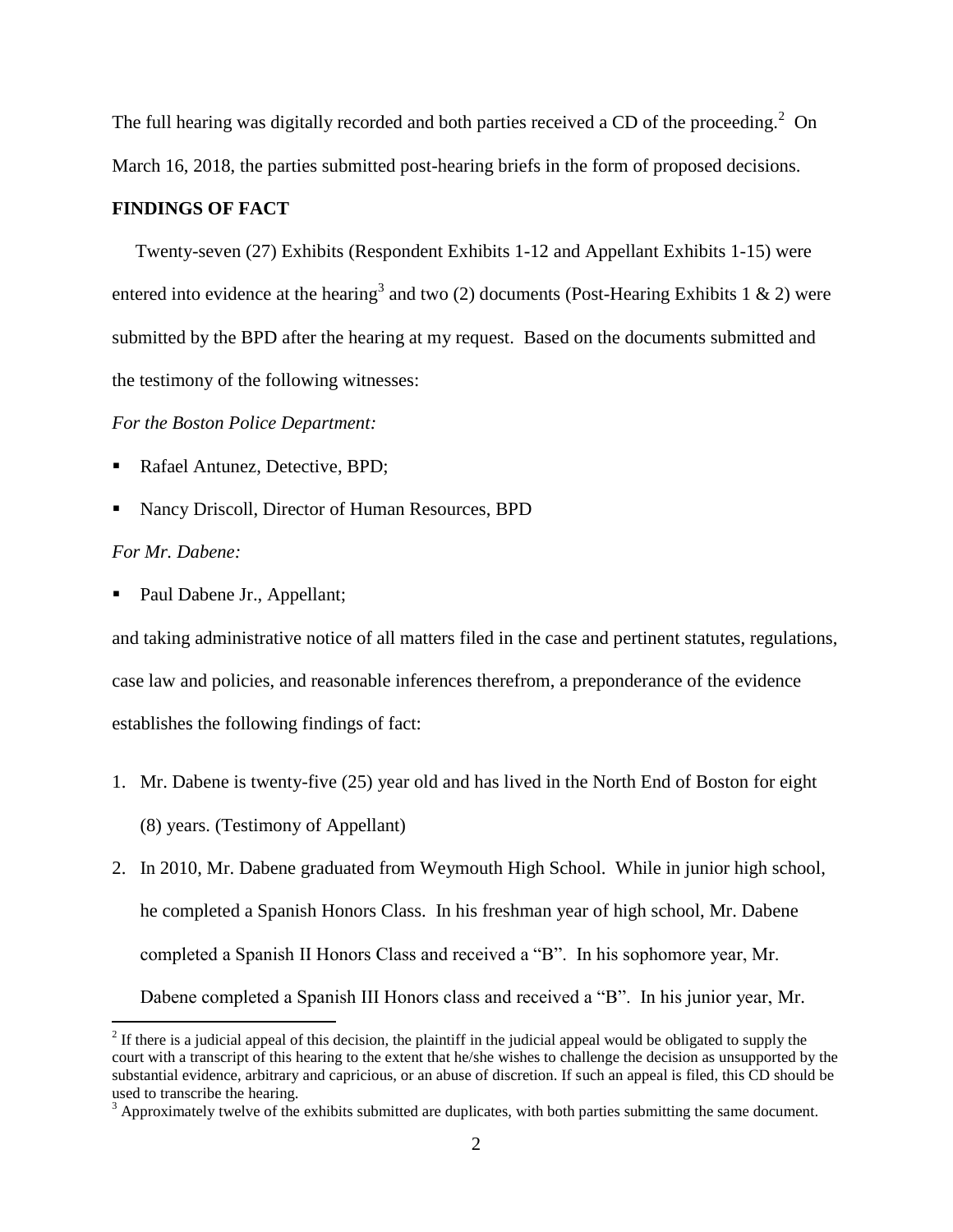Dabane completed a Spanish IV Honors class and received a "B". In his senior year, Mr. Dabene completed a Spanish V Honors class and received a "C+". (Testimony of Appellant and Appellant Exhibit 9)

- 3. In 2014, Mr. Dabene received a bachelor's degree from Suffolk University. In his freshman year, he completed an Elementary Italian I class and received a "B+" and then completed an Elementary Italian II class and received an "A-". (Appellant Exhibit 10)
- 4. While enrolled in college, Mr. Dabene worked as a lot attendant for an auto dealership. His supervisor described him a "great and dependable employee" who "would be a great addition to the Boston Police." (Respondent Exhibit 6)
- 5. All of Mr. Dabene's neighbors that were interviewed by the BPD provided positive reviews of him, as did his personal references. (Respondent Exhibit 9)
- 6. Mr. Dabene has no entries on his driving history. (Respondent Exhibit 9)
- 7. Since 2015, Mr. Dabene has been employed as a Budget Examiner for the Massachusetts State Police (MSP). His supervisor describes him as a "great and dependable employee" who "would be a great addition to the Boston Police Department." (Respondent Exhibit 9)

*2015 Application with Massachusetts State Police*

- 8. As a part of his 2015 application with the MSP, Mr. Dabene was asked to "List any language(s) other than English in which you are proficient, including Sign Language and Braille." (Emphasis added) (Appellant Exhibit 2)
- 9. Mr. Dabene did not believe his language abilities were "proficient" and did not indicate on the application that he was "proficient" in other languages besides English. (Testimony of Appellant and Appellant Exhibit 2)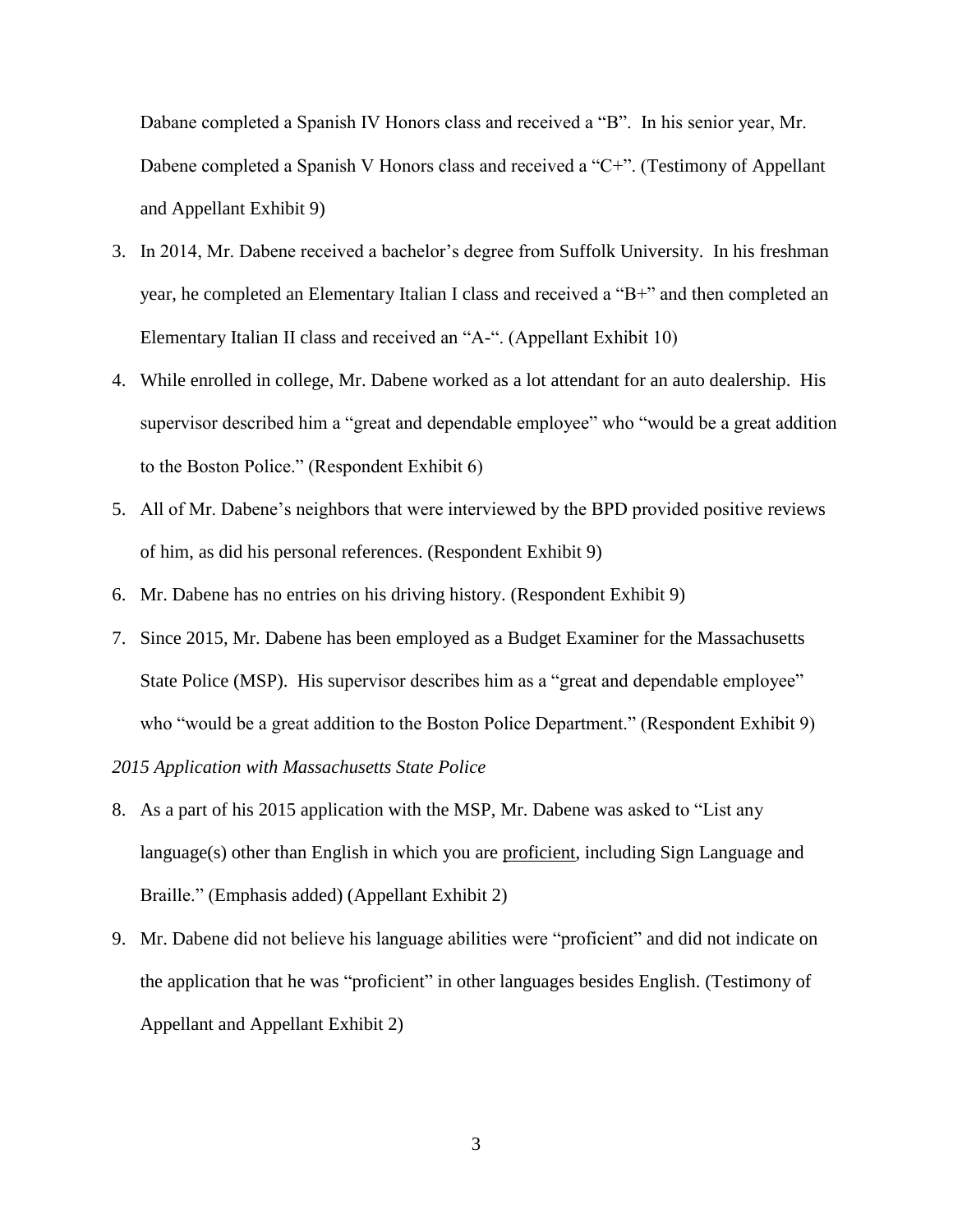*2016 Application and Review for Boston Police Department Cadet Program*

- 10. In early 2016, Mr. Dabene submitted an application to the Boston Police Department for the position of "Cadet." (Testimony of Appellant and Appellant Exhibit 3)
- 11. The application for the position with the Boston Police Department cadet program requested that all applicants provide information regarding their level of "basic knowledge" for other languages. (Appellant Exhibit 3)
- 12. Specifically, the Boston Police Department's application for the Cadet position read:

"Languages Other Than English: List any language other than English of which you have basic knowledge. Choose from the following terms to describe your level of proficiency: "FAIR", "GOOD", or "FLUENT". (Emphasis added) (Appellant Exhibit 3)

- 13. As referenced above, Mr. Dabene had taken honors Spanish classes for approximately five years from 8<sup>th</sup> grade throughout High School, as well as two semesters of Italian in college. The High School classes were honors courses and the highest level of Spanish available and required students to pass a pretest to qualify for enrollment. Accordingly, Mr. Dabene listed Spanish and Italian as languages he had a "basic knowledge" of. (Testimony of Appellant and Appellant Exhibits 3, 9 & 10)
- 14. On this Cadet application, Mr. Dabene stated that his "proficiency" level for speaking and writing in Spanish was "Fair" and that his proficiency in understanding and reading Spanish was "Good." Mr. Dabene marked the same levels for his proficiency in Italian. (Testimony of Appellant and Appelalnt Exhibits 3, 9 & 10)
- 15. On July 16, 2016, Mr. Dabene participated in an interview with the Boston Police Department for the cadet program. The interview was conducted by Detective Rafael Antunez of the Boston Police Recruit Investigations Unit. During the interview, Detective Antunez noted on the application that Mr. Dabene had stated he had a "basic knowledge" of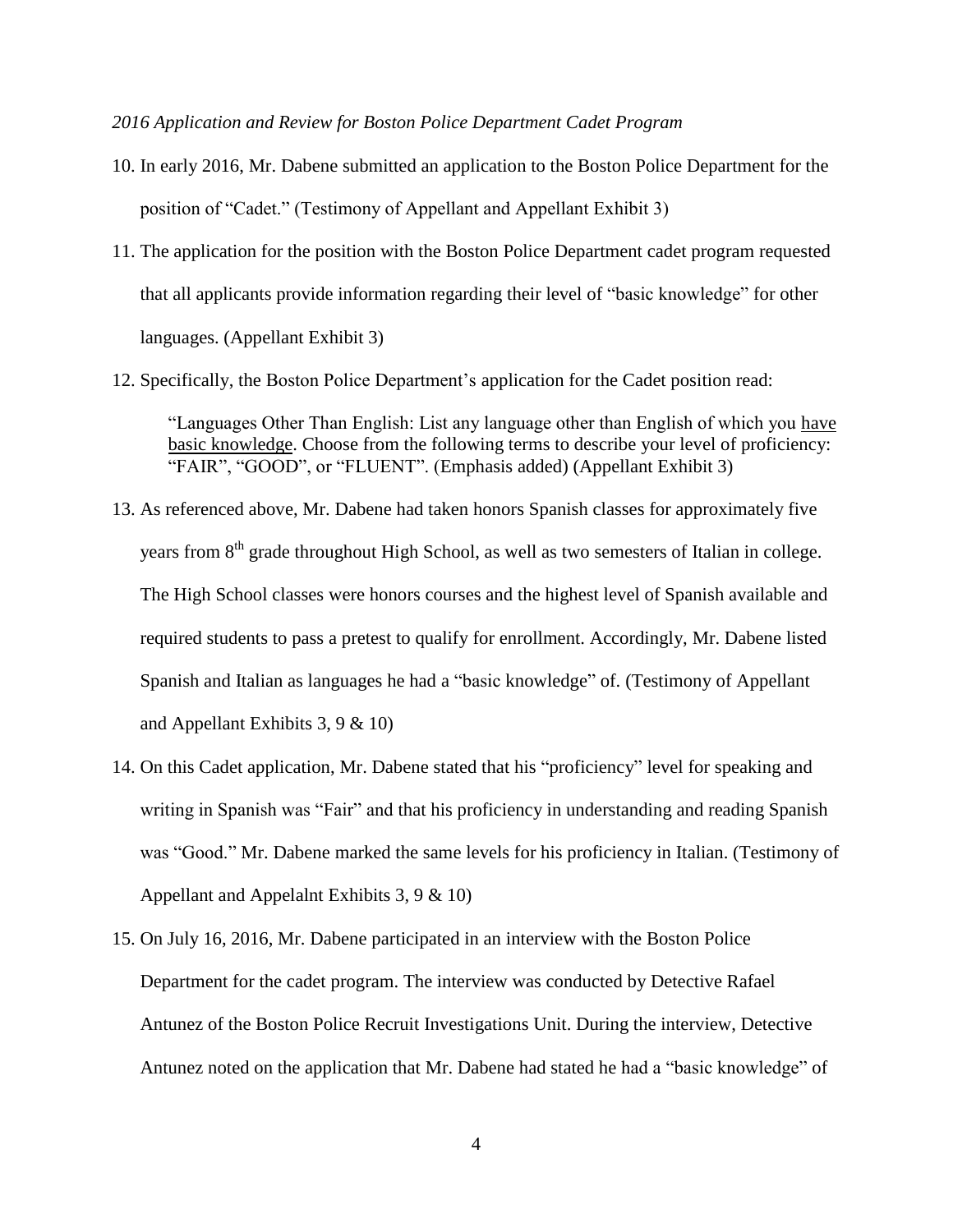Spanish and Italian. (Testimony of Appellant and Testimony of Detective Rafael Antunez and Appellant Exhibit 3)

- 16. Detective Antunez then proceeded to ask Appellant "Que hicistes hoy [What did you do today?] in Spanish. Detective Antunez describes himself as "fluent" in Spanish and uses the Spanish language every day. Prior to Appellant's interview, Detective Antunez had never questioned any previous applicant about languages that were disclosed on an application. (Testimony of Appellant and Testimony of Detective Rafael Antunez)
- 17. Mr. Dabene understood the question and responded, "Does that mean, what did I do today?" Mr. Dabene testified that he was unable to respond to the question and properly conjugate the verb due to the fact he has not spoken Spanish recently. (Testimony of Appellant and Testimony of Detective Rafael Antunez)
- 18. After the interview for the cadet program was concluded, Detective Antunez asked Mr. Dabene to draft a letter outlining why he marked Spanish and Italian as "Languages Other Than English" on his application. (Testimony of Appellant and Testimony of Detective Rafael Antunez)
- 19. On July 18, 2016, Mr. Dabene wrote Detective Antunez a letter stating the following;

"I am writing this letter as a follow-up to the home visit on Saturday, July 16. During the visit, you noted that on the application I had put Spanish and Italian as languages that I speak. I then had trouble speaking Spanish with you. This was not an attempt by me to be deceptive, or make a false claim. Rather this was a lack of practice… I did take Spanish classes for five years, from eighth grade throughout high school, as well as two semesters of Italian in college. While in both high school and college, I was rather proficient in the languages. However, having not used Spanish in over six years, or Italian in over four, it is clear that I have lost a lot of this proficiency simply from lack of use or practice." (Appellant Exhibit 4)

20. A round table discussion was held by the BPD on or about July 27, 2016, to discuss the positive and negative attributes of prospective candidates for the cadet program. Both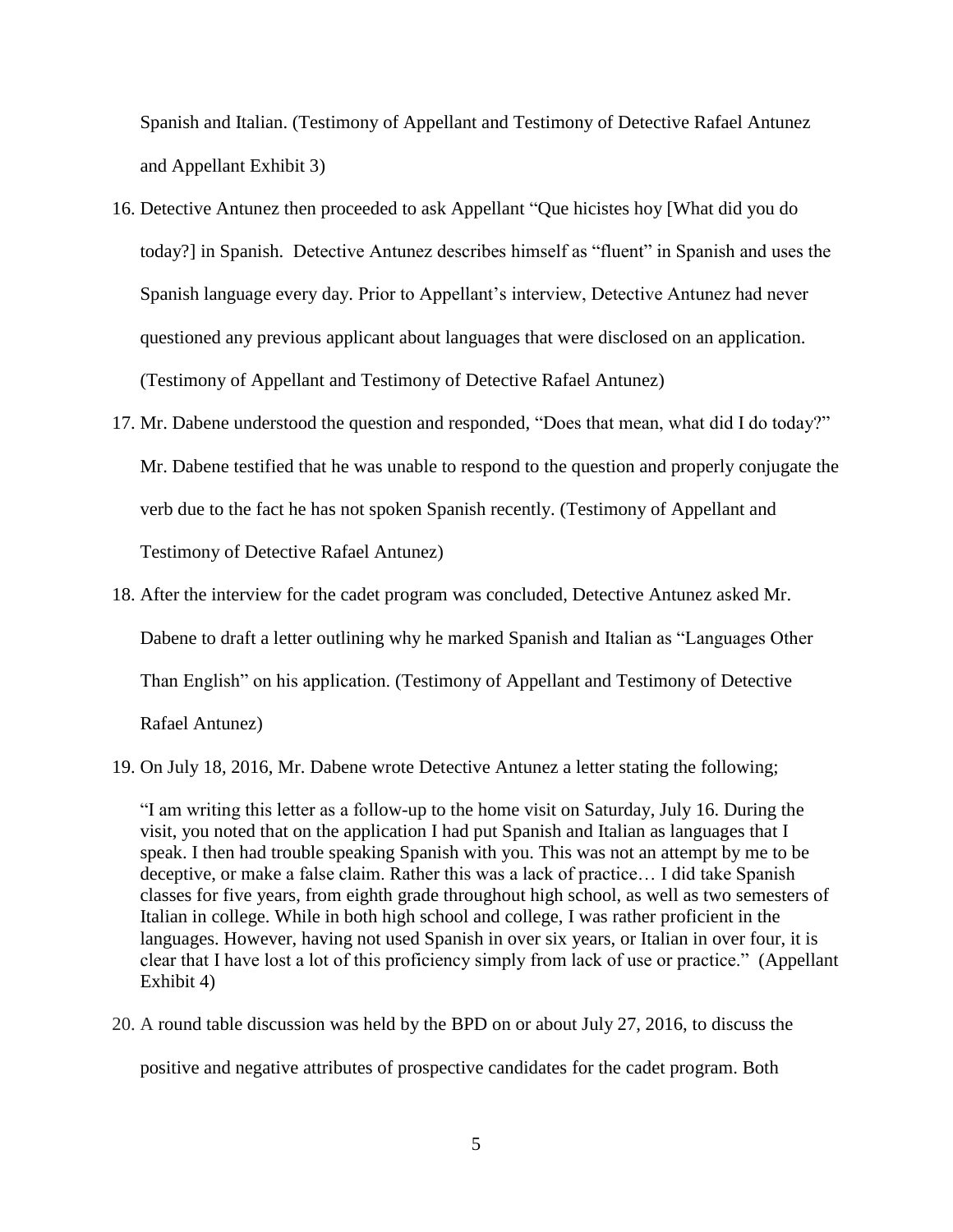Detective Antunez and the BPD's Director of Human Resources were present for the round table discussion of Mr. Dabene. (Testimony of Detective Antunez)

- 21. Everyone who "passed the round table" received a conditional offer of employment. (Testimony of Ms. Driscoll)
- 22. Subsequent to the full hearing before the Commission, the BPD, at my request, produced documentation demonstrating that, in fact, Mr. Dabene "passed" the round table for the cadet program. (Post Hearing Exhibit 1)
- 23. Subsequently, on July 28, 2016, Mr. Dabene was provided with a conditional offer of employment letter. (Appellant Exhibit 14)
- 24. As a result, Mr. Dabene underwent and passed a psychological evaluation administered by the Occupational Health Services Unit for the BPD. (Testimony of Appellant)
- 25. On November 17, 2016, Mr. Dabene was notified by the BPD that they were unable to offer a position of "Cadet" with the Boston Police Department. (Appellant Exhibit 14)
- 26. The November 17, 2016 letter stated:

"Good Morning. Thank you for submitting an application to the Boston Police Department for the position of Police Cadet. Unfortunately, we are unable to offer you a position in the Cadet program at this time. Please be advised that your name will remain in the candidate pool for possible consideration in the future should you meet the eligibility requirements for the position until a new Cadet Examination takes place." (Appellant Exhibit 14)

27. Mr. Dabene responded to inquire about the reasons for not being selected;

"Thank you for getting back to me regarding the Cadet position. I was hoping you could give me an idea as to why I was not selected. I am going to continue pursuing a law enforcement career, and I would like to fix or improve whatever these reasons were in order to make myself a more attractive candidate for future positions." Ms. Driscoll did not respond. (Testimony of Appellant and Appellant Exhibit 14)

28. The BPD did not respond to Mr. Dabene's inquiry. (Testimony of Appellant)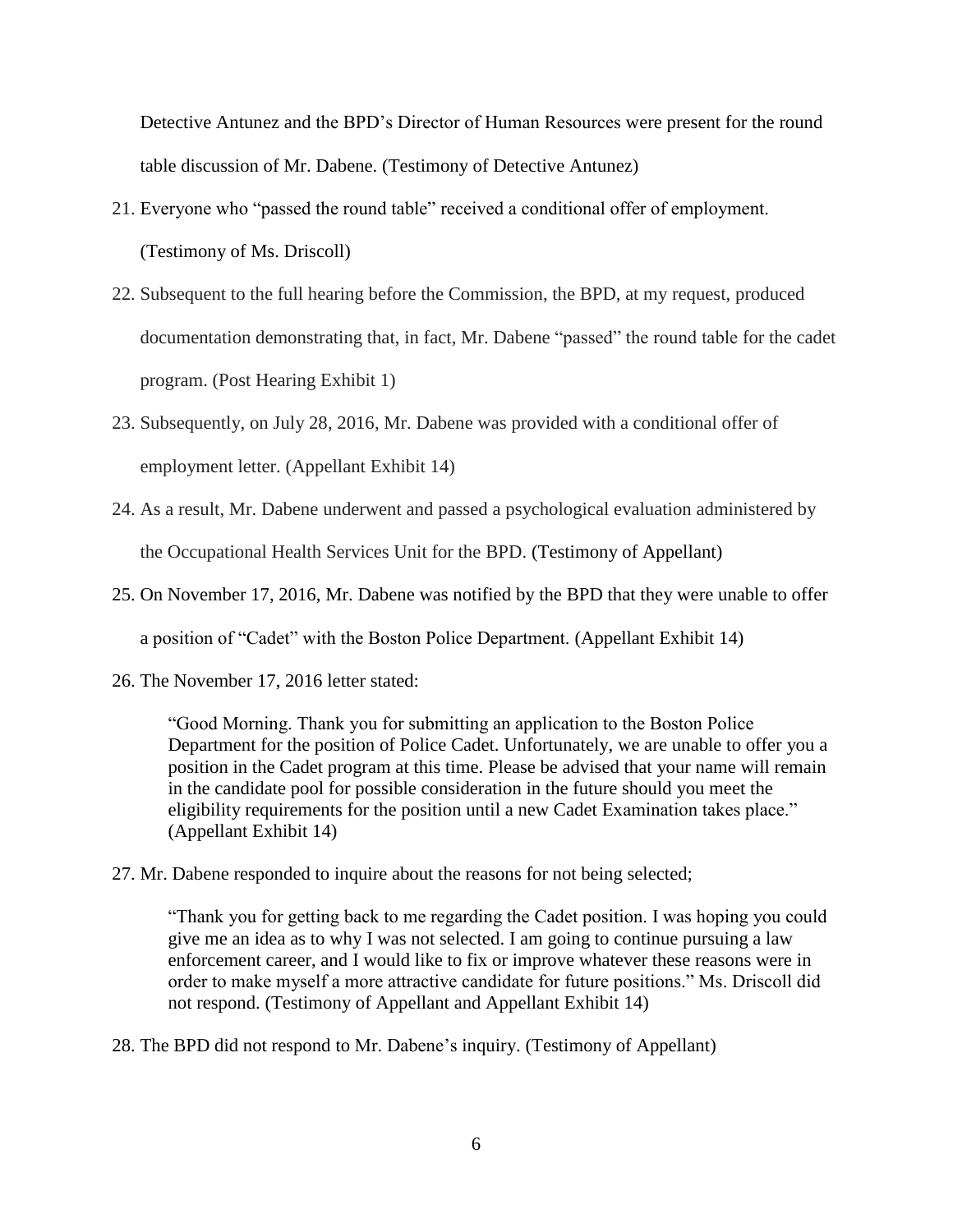- 29. On April 25, 2015, Mr. Dabene took the civil service examination for police officer and received a score of 91. (Stipulated Fact)
- 30. On November 1, 2015, the state's Human Resources Division (HRD) established an eligible list of candidates which included Mr. Dabene. (Stipulated Fact)
- 31. On February 22, 2017 and March 2, 2017, the BPD received Certification No. 04401 from HRD, from which it ultimately appointed one hundred thirty (130) candidates, thirty (33) of whom were ranked below Mr. Dabene, who was ranked  $73<sup>rd</sup>$ . (Stipulated Facts)
- 32. Mr. Dabene completed another application requesting that he provide, once again, "Languages Other Than English: List any language other than English of which you have basic knowledge. Choose from the following terms to describe your level of proficiency: "FAIR", "GOOD", or "FLUENT". (Emphasis added) (Testimony of Appellant and Appellant Exhibit 6)
- 33. Based upon his previous interview with Detective Antunez for the Cadet position, Mr. Dabene wrote "N/A" (Not applicable) to this question. (Appellant Exhibit 6)
- 34. Mr. Dabene was subsequently interviewed by Detective Gloria Kinkade from the Boston Police Recruit Investigations Unit. During the background investigation, Detective Kinkade questioned Mr. Dabene why he had previously listed Spanish and Italian on his application to become a "Cadet", but did not list any languages on the current application. (Testimony of Appellant)
- 35. Again, Mr. Dabene was asked to write a letter explaining his reasons for not including Spanish and Italian. Mr. Dabene stated;

"I am writing in regards to the discrepancy between my two recent applications to the Boston Police Department…When it came time to fill out my application for the Police Officer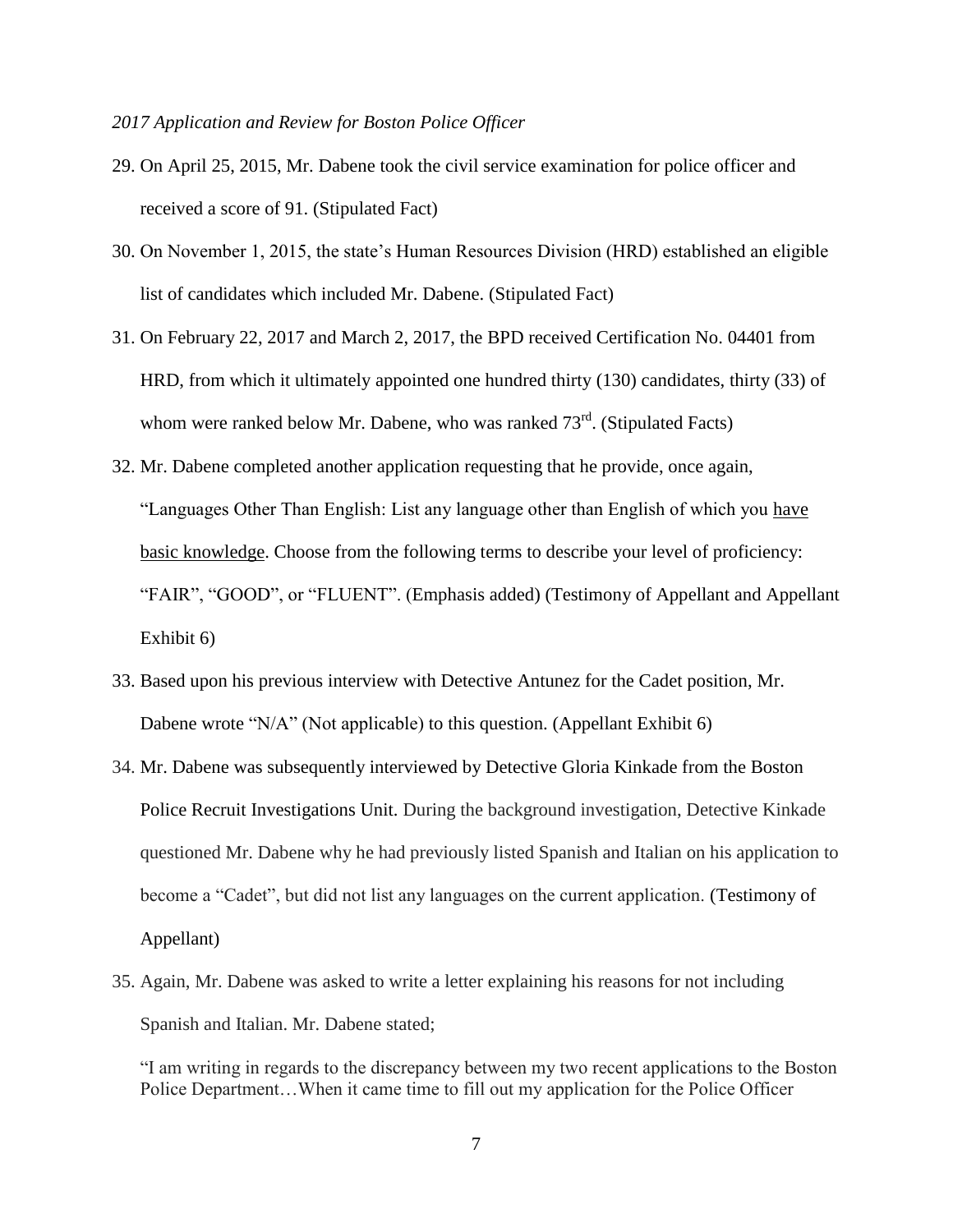position, I did not list these languages. Although I had taken classes in the past, it is clear that I have lost much of my proficiency in these languages. As a result, I did not list these languages, as I am now aware that I am not as proficient as I once was." (Appellant Exhibit 7)

- 36. On August 31, 2017, Mr. Dabene was notified that he had been "bypassed for employment for the position of police officer with the Boston Police Department." (Appellant Exhibit 1)
- 37. The BPD stated that they had "significant concern regarding untruthful information previously provided to the Department." (Appellant Exhibit 1)
- 38. "Specifically, while applying to the Boston Police Department Cadet program in 2016 you reported that you could speak, read and write Spanish and Italian; however, the background investigation revealed that you could not speak, read or write these languages as reported. When asked this question as part of the student officer application in 2017, you answered "no" when asked about ability to speak other languages." (Appellant Exhibit 1)
- 39. At no point during either interview was Mr. Dabene asked to *read* or *write* in either language. (Testimony of Appellant and Detective Antunez )
- 40. According to Detective Antunez, Mr. Dabene's responses on the BPD application did not, standing alone, constitute untruthfulness. In his (Altunez's) opinion, it is only when the application is compared to the MSP application that Mr. Dabene is deemed to be untruthful. (Testimony of Detective Antunez)
- 41. Detective Antunez concluded that Mr. Dabene "should have answered Spanish and Italian and filled out those boxes" on the MSP application instead of leaving it blank. (Testimony of Detective Antunez)
- 42. The BPD's Director of Human Resources concluded that Mr. Dabene's alleged "untruthfulness" was a result of writing "fair" under the category of "speak" on his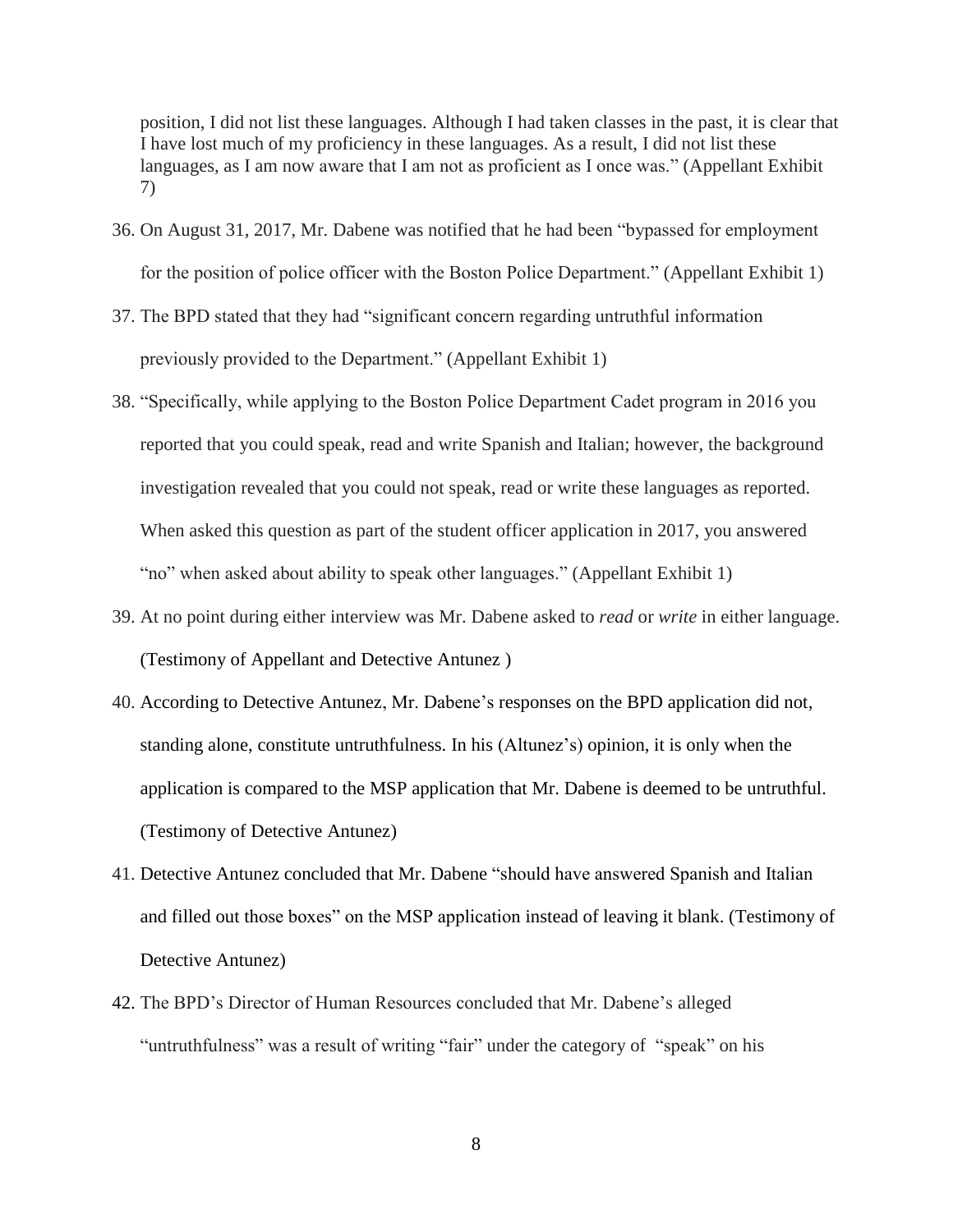application for Cadet when asked what languages he had a "basic knowledge." (Testimony of Ms. Driscoll)

- 43. At the full hearing, I posed a hypothetical question in which I recited the numbers one through ten (1-10) in Spanish, asked a rudimentary question: "Tu tienes agua?" [Do you have water?] and then stated that I had taken four years of Spanish in high school. Based upon that criteria alone, I asked what the BPD's expectation would be of me regarding the language question on the application. According to the BPD, I should write "Good" on the BPD application regarding being able to speak Spanish because I have a "basic understanding." (Testimony of Ms. Driscoll)
- 44. Upon further reflection, the BPD stated that it was unclear what I should put on the application, acknowledging that the question is subjective and that there were no guidelines in place detailing levels of "basic knowledge." (Testimony Ms. Driscoll)

### *Legal Standard*

 The fundamental purpose of the civil service system is to guard against political considerations, favoritism, and bias in governmental hiring and promotion. The Commission is charged with ensuring that the system operates on "[b]asic merit principles." Massachusetts Assn. of Minority Law Enforcement Officers v. Abban, 434 Mass.256 (2001), citing Cambridge v. Civil Serv. Comm'n., 43 Mass.App.Ct. 300 (1997). "Basic merit principles" means, among other things, "assuring fair treatment of all applicants and employees in all aspects of personnel administration" and protecting employees from "arbitrary and capricious actions." G.L. c. 31, section 1. Personnel decisions that are marked by political influences or objectives unrelated to merit standards or neutrally applied public policy represent appropriate occasions for the Civil Service Commission to act. Cambridge at 304.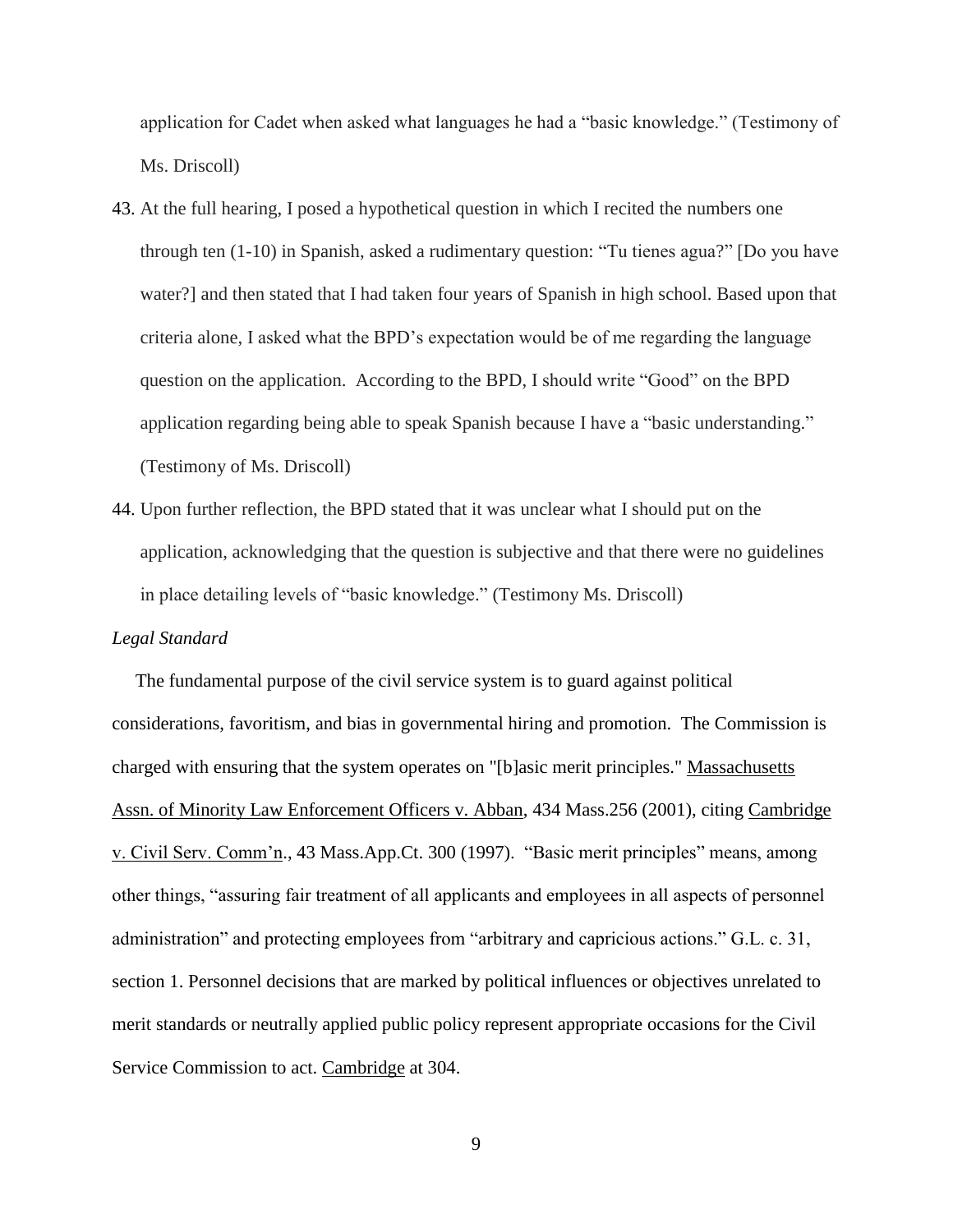The issue for the Commission is "not whether it would have acted as the appointing authority had acted, but whether, on the facts found by the commission, there was reasonable justification for the action taken by the appointing authority in the circumstances found by the commission to have existed when the Appointing Authority made its decision." Watertown v. Arria, 16 Mass.App.Ct. 331, 332 (1983). See Commissioners of Civil Service v. Municipal Ct. of Boston, 369 Mass. 84, 86 (1975); and Leominster v. Stratton, 58 Mass.App.Ct. 726, 727-728 (2003).

 The Commission's role, while important, is relatively narrow in scope: reviewing the legitimacy and reasonableness of the appointing authority's actions. City of Beverly v. Civil Service Comm'n, 78 Mass.App.Ct. 182, 189, 190-191 (2010) citing Falmouth v. Civil Serv. Comm'n, 447 Mass. 824-826 (2006) and ensuring that the appointing authority conducted an "impartial and reasonably thorough review" of the applicant.

#### *Analysis*

 Honesty is a required trait of any person holding the position of police officer -- or seeking to become a police officer. The criminal justice system relies on police officers to be truthful at all times and an appointing authority is justified in not employing individuals who do not meet this standard. See, e.g., LaChance v. Erickson, 522 U.S. 262 (1998) (lying in a disciplinary investigation alone is grounds for termination); Meaney v. Woburn, 18 MCSR 129, 133-35 (2005) (discharge upheld for police officer based, in part, on officer's consistent dishonesty and "selective memory" during departmental investigation of officer's misconduct); Pearson v. Whitman, 16 MCSR 46 (2003) (appointing authority's discharge of police officer who had a problem telling the truth upheld); Rizzo v. Town of Lexington, 21 MCSR 634 (2008) (discharge upheld based partially on officer's dishonesty regarding a use of force incident); and Desharnias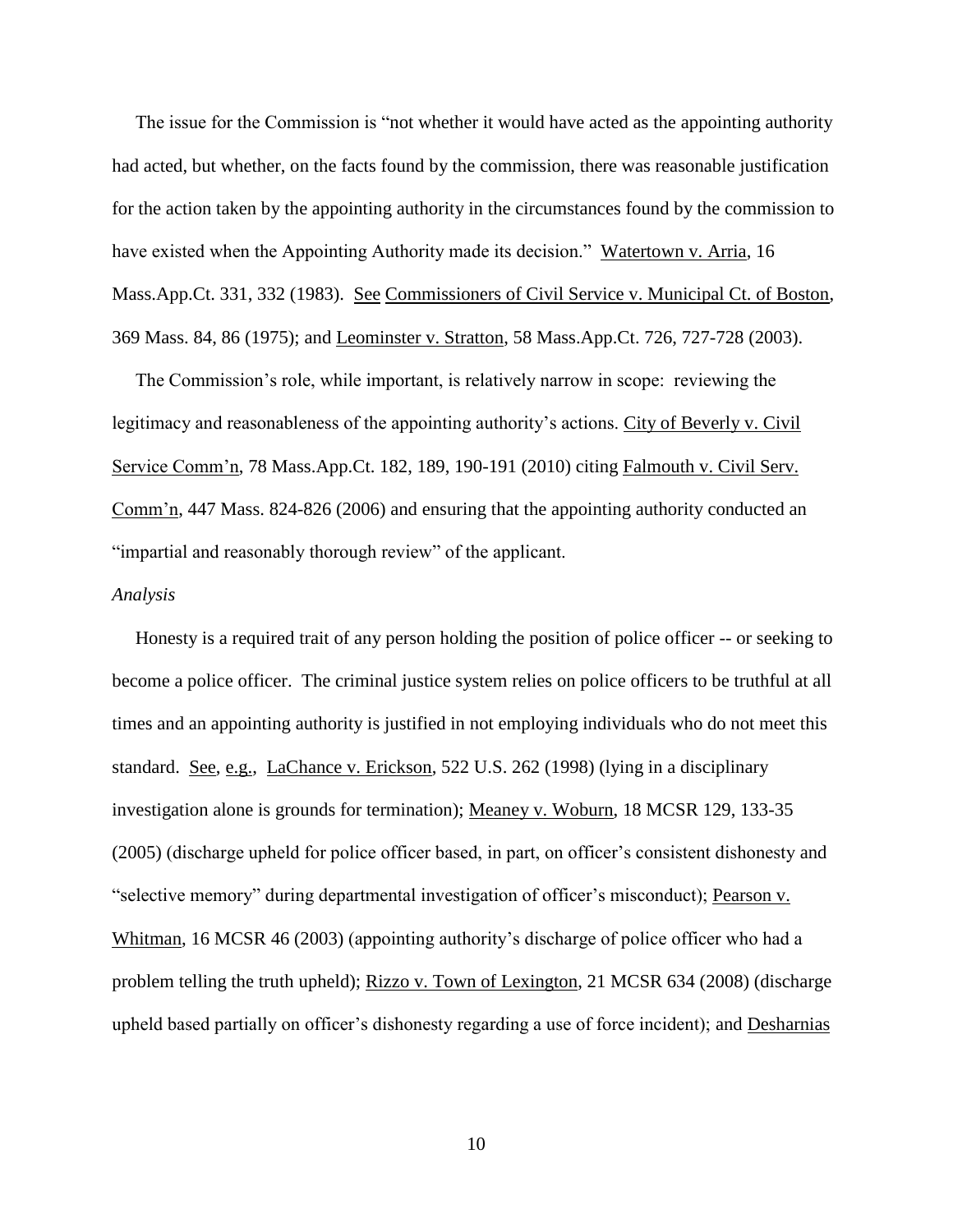v. City of Westfield, 23 MCSR 418 (2009) (discharge upheld based primarily on officer's dishonesty about a relatively minor infraction that occurred on his shift).

 Labeling a candidate as untruthful can be an inherently subjective determination that should be made only after a thorough, serious and uniform review that is mindful of the potentially career-ending consequences that such a conclusion has on candidates seeking a career in public safety. (See Morley v. Boston Police Department, 29 MCSR 456 (2016) (Based on unreliable hearsay and false assumptions, the Boston Police Department erroneously concluded that Mr. Morley, a federal police officer and a disabled veteran who had been deployed on active duty overseas on four occasions, was untruthful.)

 In that context, it is troubling that the *only* example cited by the Boston Police Department to show that Mr. Dabene was allegedly untruthful was a subjective question about his "basic knowledge" of Spanish. What is more troubling is that the BPD, at the full hearing before the Commission, offered conflicting information regarding what Mr. Dabene "should" have stated on his application to the position of Police Officer to avoid being labeled as "untruthful."

 The BPD has not shown, by a preponderance of the evidence, that Mr. Dabene was untruthful during the hiring process. Rather, the BPD's conclusions regarding alleged untruthfulness appear to be based on subjective interpretations of the phrase "basic knowledge" of a foreign language, a lack of standardized testing or questioning of applicants and a poorly worded and confusing application. 4

 It is clear that the allegation of untruthfulness regarding Mr. Dabene's application stems from a question asking applicants to "List any language other than English of which you have basic knowledge." (Emphasis added) First, this question is highly subjective and provides no guidance

 $\overline{a}$ 

 $4$  I note that the Department has since this matter, changed their application and notified future applicants that they may be tested on their ability to speak a foreign language during the interview process.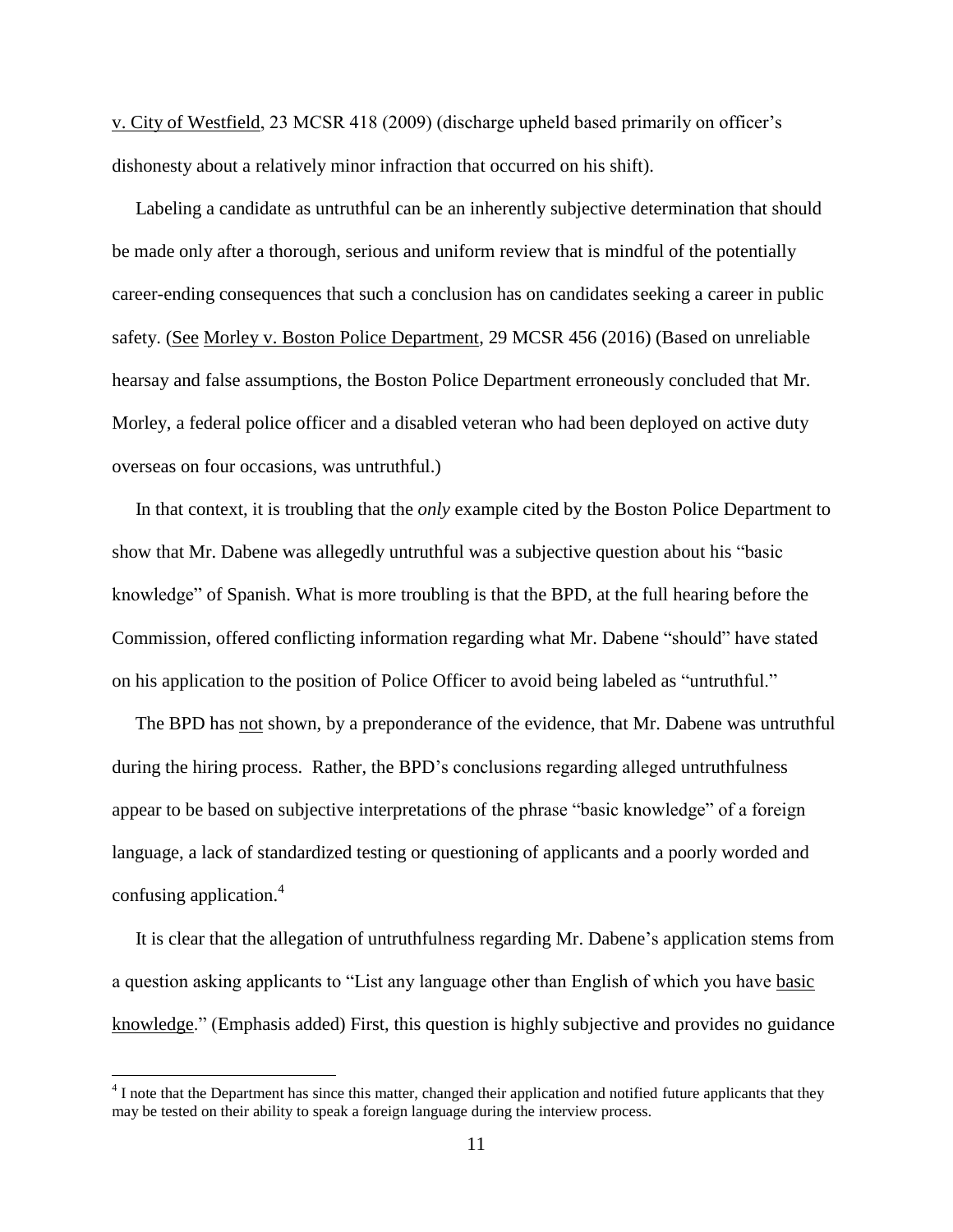as to what may be considered "basic knowledge." The BPD acknowledges that the question is, in fact, subjective. The BPD could not provide instructions on how to evaluate the Applicant's ability to speak, read or write a foreign language. Nor could they provide guidance on how to differentiate the levels of an applicant's fluency. Moreover, the Applicant was never asked to "read" or "write" anything in Spanish during his interview. He testified, credibly, that in response to the one question he was asked in Spanish that he understood the question, but could not conjugate the proper verb in response.

 Mr. Dabene's testimony, as well as the High School and College class room performance and transcripts provided, make clear that Mr. Dabene received satisfactory grades during the four (4) years of High School Honors Spanish classes and two (2) semesters of college Italian courses.

 In their testimony before the Commission, the BPD witnesses rely heavily on Mr. Dabene's MSP application as a basis for their belief that Appellant was untruthful in completing his BPD application. However, the MSP application required applicants to list foreign languages that they were "proficient" in, as opposed to the BPD's application that requested languages, which the applicant held a "basic knowledge."

 Based on the BPD's conflicting testimony regarding how Mr. Dabene should have filled out his application, the lack of any standards for measuring fluency and the unreliable and contradictory evidence presented, the BPD has not proven that Mr. Dabene was untruthful regarding his application. This does not (and cannot) form the basis of a career-ending conclusion that an individual has been untruthful to the Boston Police Department.

 The fact that this false assessment of Mr. Dabene's honesty has tainted the review process; and the fact that a law enforcement agency's conclusion that a job applicant has been untruthful can potentially put an end to that candidate's desire to pursue a career in law enforcement,

12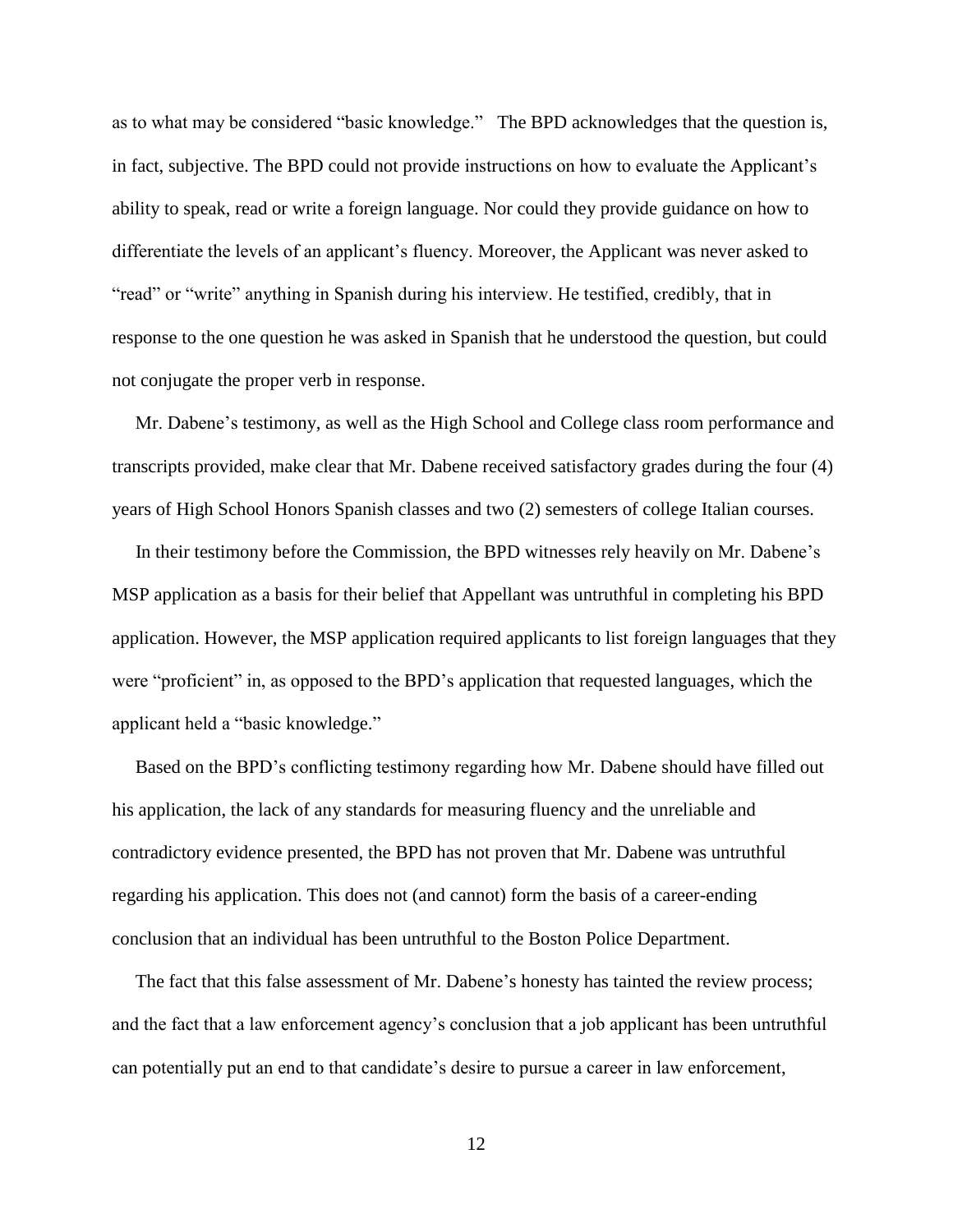standing alone, show that Mr. Dabene is an aggrieved person under G.L. c. 31, § 2(b) for whom relief should be granted.

# *Conclusion*

For all of the above reasons, Mr. Dabene's appeal under Docket No. G1-17-202 is hereby

# *allowed.*

Pursuant to its authority under Chapter 310 of the Acts of 1993, the Commission hereby orders

the state's Human Resources Division and/or the Boston Police Department in its delegated

capacity to take the following actions:

- 1. To ensure that other potential employers making inquiries are provided with a complete and accurate portrayal of Mr. Dabene, the BPD shall, forthwith, add this Commission decision to any personnel records that it maintains regarding Mr. Dabene.
- 2. The state's Human Resources Division (HRD) shall place Mr. Dabene's name at the top of any future Certification for Boston Police Officer issued to the Boston Police Department and his name shall remain there until such time as he has been bypassed or appointed.
- 3. Subject only to the BPD updating the background investigation for the time period that has transpired since the most recent background investigation was completed, Mr. Dabene's conditional offer of employment shall be reinstated.
- 4. In any future consideration of Mr. Dabene for appointment as a BPD Police Officer, the BPD shall not bypass him as a result of any facts or circumstances in his background which it had knowledge of prior to notifying him that he had been bypassed for appointment in 2017.
- 5. If and when Mr. Dabene is appointed as a Boston Police Officer, he shall receive a retroactive civil service seniority date the same as those candidates appointed from Certification No. 04401. This retroactive date is for civil service purposes only and is not meant to provide the Appellant with any additional pay or benefits, including creditable time toward retirement.

Civil Service Commission

*/s/ Christopher Bowman* Christopher C. Bowman Chairman